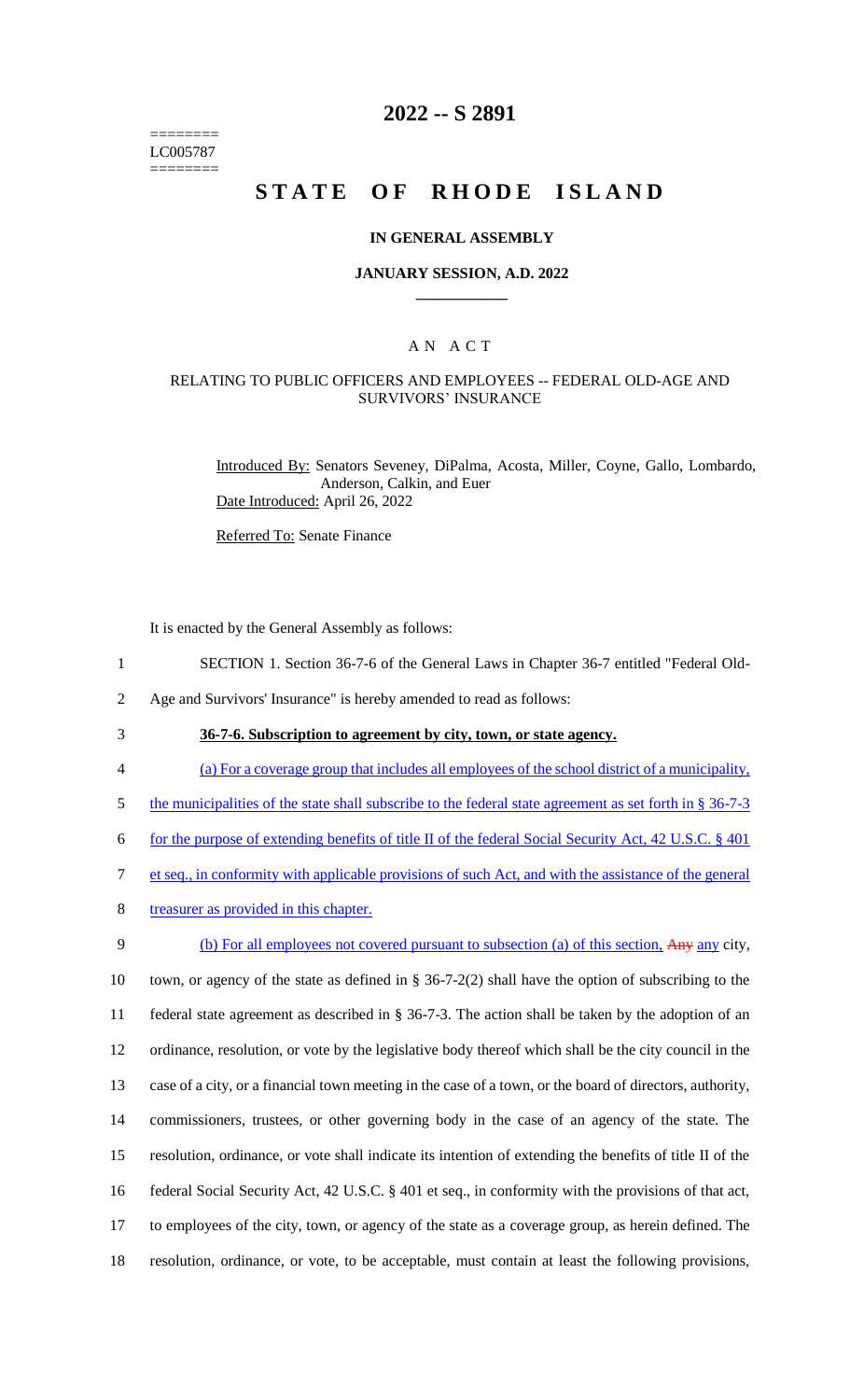- requirements, and conditions:
- (1) To meet fully the requirements of the federal Social Security Act, 42 U.S.C. § 301 et seq., and be in accord with the provisions of the federal state agreement herein provided;

 (2) To provide that all services which constitute employment as herein defined and are performed in the employ of the city or town or agency of the state by employees thereof, shall be included in the designated coverage group;

 (3) To specify the source or sources from which funds necessary to make contributions in the amounts and at the rates specified in the federal state agreement, are expected to be derived, and contain reasonable assurance that those sources will at all times be adequate to meet this obligation;

 (4) To provide for such methods of administration of its plan of participation under the agreement as will insure the proper and effective operation thereof;

 (5) To provide that the city, town, or agency of the state will make such reports, in such form and containing such information as may be prescribed from time to time by the general treasurer in accordance with directives or regulations of the secretary, and that the city, town, or agency of the state will at all times comply with such other rules or regulations as the general treasurer or the administrator may from time to time prescribe to assure the correctness and verification of the reports.

SECTION 2. This act shall take effect upon passage.

======== LC005787 ========